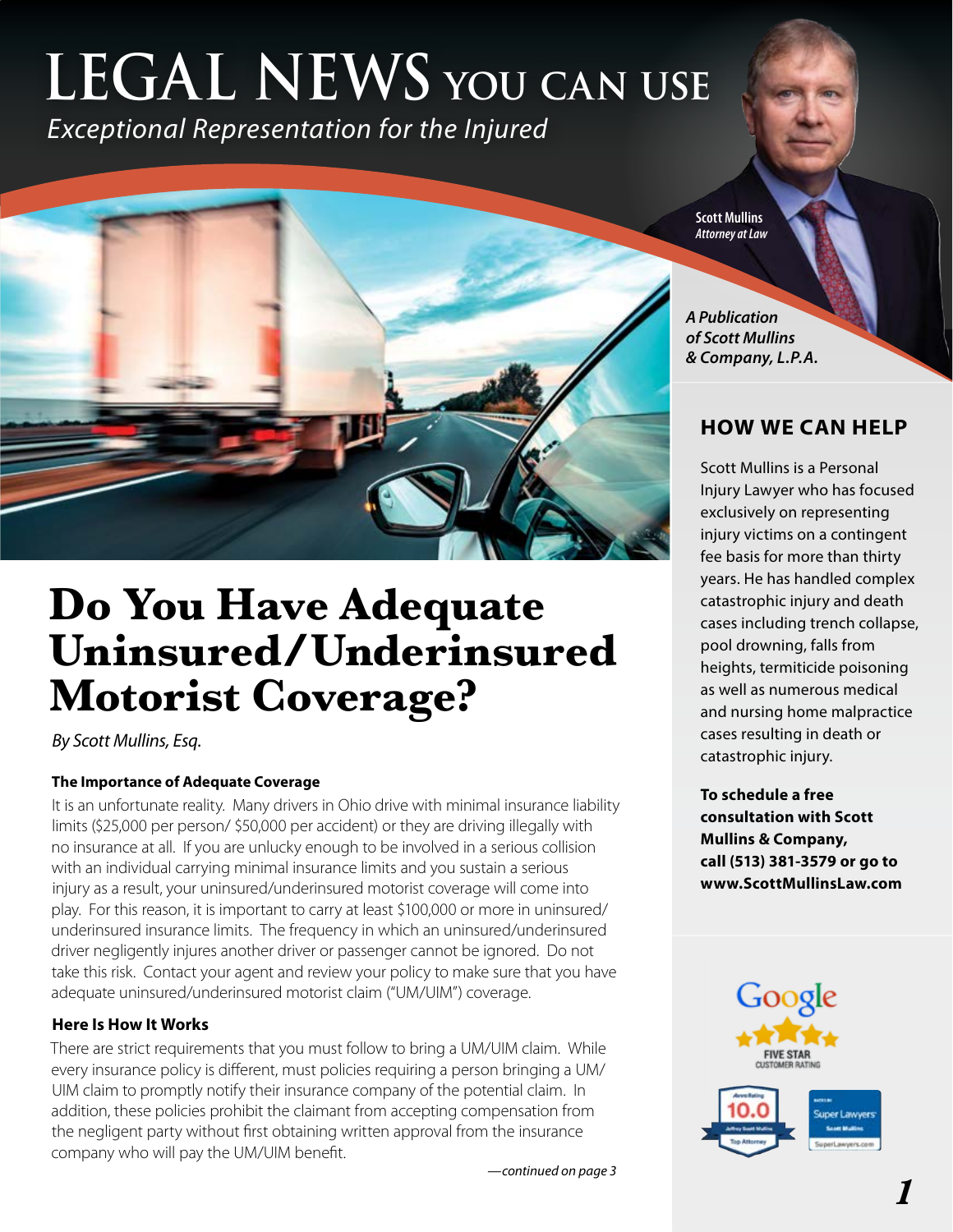# **Simple Tips to** PROTECT YOURSELF **From Online Crime**

*Strange texts and curious emails requesting personal information. Unauthorized purchases on your credit card. New online accounts being opened in your name. Digital crime can vary greatly and is increasingly concerning as criminals get more sophisticated every day.*

Technology is an important part of daily life, so digital security should be taken seriously. According to a survey, 8 in 10 people know they should be doing more to protect themselves online.

A proactive approach is the best way to keep you and your family safe. So here are simple ways to keep yourself, your information and finances secure.

#### **Use Complex Passwords**

**Update passwords so they consist of a random combination of letters, numbers and symbols.** Use a password manager to store and remember them. Continue to set up two factor authentication for your accounts and, when possible, opt to use an authentication app over text verification codes.

#### **Check Financial And Medical Statements Monthly**

**Your financial and medical statements are often the first signs that you've been involved in a breach.** Set transaction alerts through your bank to flag large purchases and check your monthly bank and credit card statements for fraudulent activity.

#### **Monitor your credit**

**Stay familiar with what's in your credit reports.** Order a free annual report from all three credit bureaus to make sure that data in each credit report is accurate and matches the others. Additionally, consider enrolling in a credit monitoring service that continuously sends you alerts of any changes. If you notice any suspicious activity, take action right away and freeze your credit by contacting the credit bureaus to avoid potential damage to your credit that could take years to resolve.

#### **Don't Ignore Software Updates**

**Hackers exploit security flaws in phone and computer operating systems in order to steal consumers' data.** When a company discovers a security flaw in their operating system, they'll develop and release a patch to users. Until that patch is installed, the user and their information remains vulnerable.

#### **Tighten Social Media Privacy Settings**

**Many people provide personal information like their name, birthday, job and hometown on** 



**A proactive approach is the best way to keep you and your family safe. So here are simple ways to keep yourself, your information and finances secure.**

**their social media profiles.** Remove personal information like this from online profiles and update your user settings to increase privacy on who can view your full profile and posts. Further, children under the age of 18 are often the target of child identity theft, because their credit score is completely unmarked. So avoid posting their information as well.

#### **Don't click on links in emails or texts**

**Scams can be difficult to identify.**  As a rule, don't click on links that are emailed or texted to you from unknown sources. Don't respond to emails that ask for your personal information, and always be discerning when receiving offers that seem too good to be true.

*All of these steps can seem overwhelming, but don't take much. Especially when compared to the headaches and stress identity theft can bring.*



## **QUOTE OF THE MONTH**

 *"If you always do what you've always done, you'll always get what you've always got."*

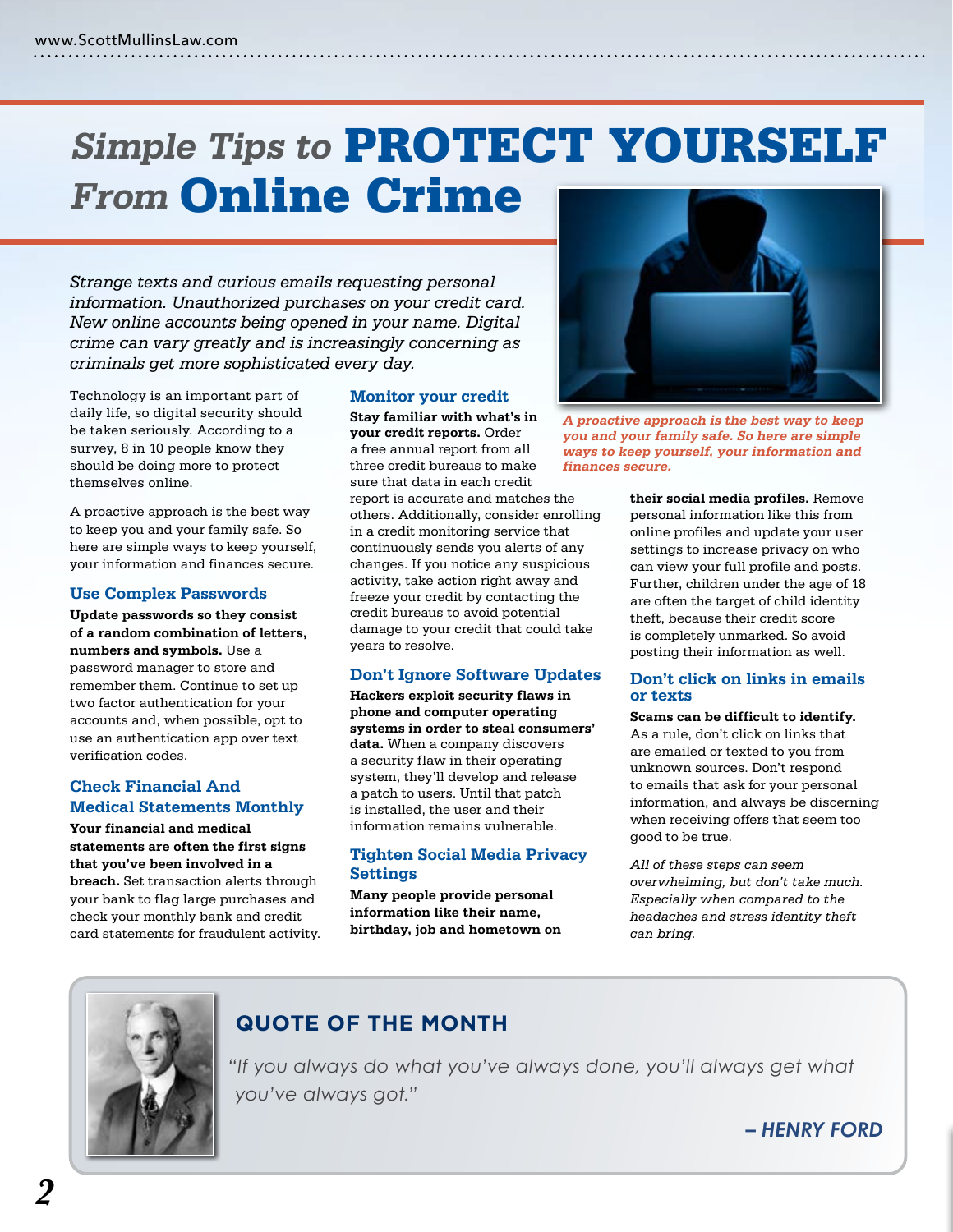# **FROM DENTIVING**<br>
Fryou are involved in an accident with<br>
someone who has minimal limits, you **6 TIPS to Avoid Distracted Driving**

*It is estimated that 81% of drivers read and type text messages while driving, 70% use social media while driving and 50% say their smartphone is essential for getting around.*



What can you do to keep the roads safe by limiting distractions?

**1) Use your phone's built-in tools:** Set your phone to Do Not Disturb, and avoid phone calls even if they are hands free. Preset your navigation and any preferences.

**2) Don't cut corners:** Avoid texting or using your phone in stop-and-go traffic or at lights.

**3) If it's an emergency, pull over:** No call is worth jeopardizing the safety of you and your passengers.

**4) Recruit a navigator:** If you're driving with a passenger, enlist them to perform navigation and other tasks like climate control and audio selection.

**5) Hands on the wheel:** Resist personal grooming, eating and drinking while driving.

**6) Leave pets at home:** If you must travel with your pet, don't let them roam freely in the car.

#### *—continued from page 1* **Do You Have Adequate Uninsured/ Underinsured Motorist Coverage?**

someone who has minimal limits, you may have a UM/UIM claim, if the value of your injury exceeds the negligent driver's insurance coverage. For instance, if the person that caused your injury only has \$25,000 of liability coverage, but you wisely purchased underinsured coverage in the amount of \$100,000, you may be entitled to an additional \$75,000 of compensation for your injury from your own insurance company.

You must follow the procedure set forth in your policy to bring the claim. If you fail to put your company on notice of this claim, or you accept the \$25,000 limit from the at fault party without first obtaining your insurance carrier's written approval to accept, you will lose your right to make an underinsured claim. Ohio courts have held that insurance policies are contracts, and policy procedures must be followed on the right to make a claim.

Make sure you have adequate UM/UIM coverage and review your policy procedures to avoid forfeiting your legal right to make a UM/UIM claim.

– Scott



WHAT DID THE JUDGE SAY TO THE BATTERY WHEN HE TOOK THE STAND?

You're guilty as charged.

The *Legal News You Can Use* Newsletter is a publication of Scott Mullins & Company, L.P.A.. This publication is intended to educate the general public about personal injury and other issues. It is for information purposes only and is not intended to be legal advice. The information in this newsletter may be freely copied and distributed as long as the newsletter is copied in its entirety. Design by Zine (www.zinegraphics.com). Copyright 2022 by Scott Mullins & Company, L.P.A..